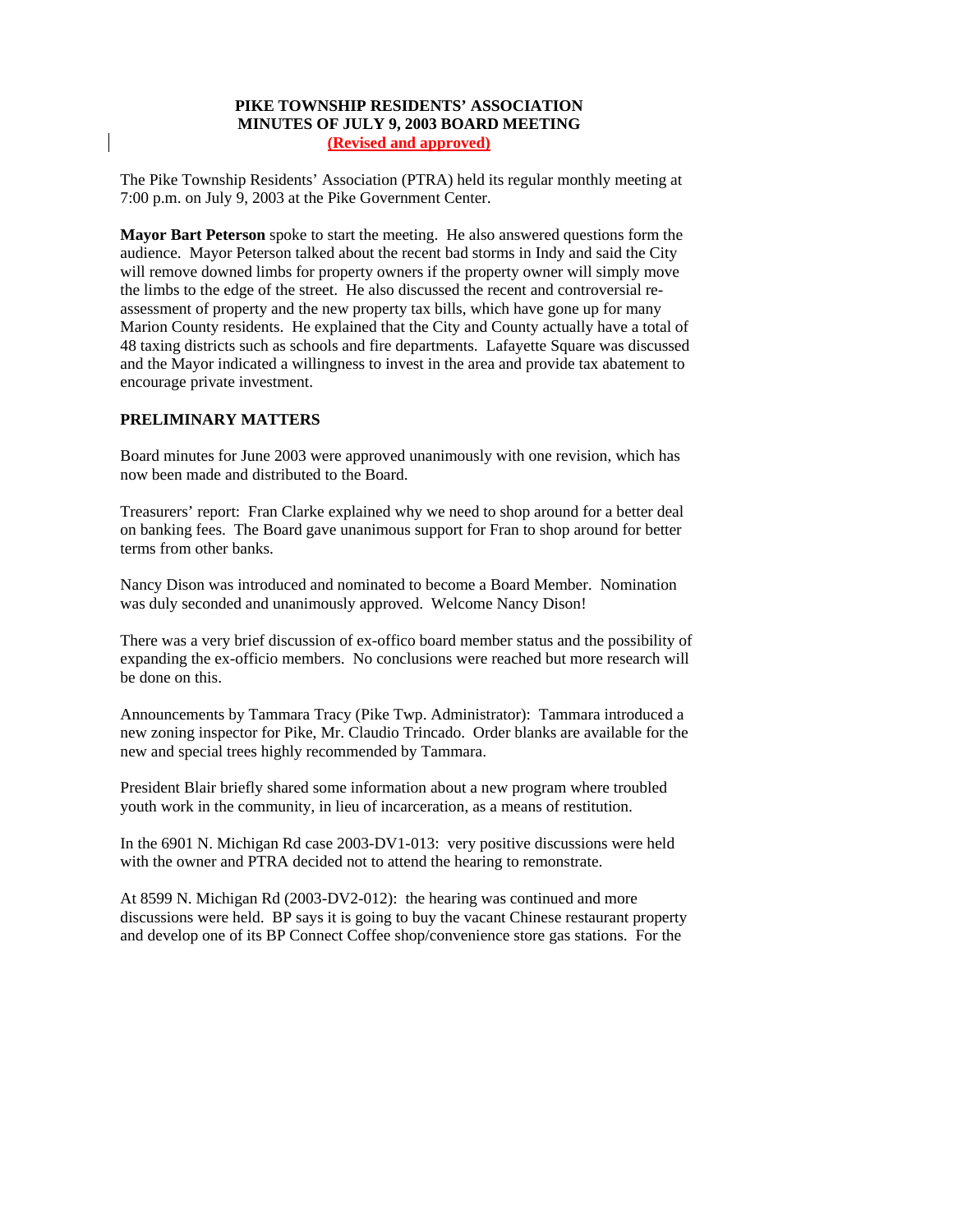time being, they want to convert existing Amoco signs into BP signs. We will re-visit this case as it progresses.

8845 N. Township Line Rd. 2003-DP-012, 2003-ZON-072: We will hear this next month – they want to build 92 Condos on seven (7) acres (up to 3 stories high) Only one exit proposed to be shared with the Springs Apartment complex.

**Liquor permits:** Ray Dillon spoke about a few liquor permit requests, including a BP-Amoco's request at  $6050 \text{ W}$ .  $71^{\text{st}}$  Street. Jeanette Robertson wants to continue that one. Jeanette continues to the lead the community's struggle against beer and wine at gas stations. Some have been defeated, some have withdrawn but the battles continue. See Jeanette for more information.

## **OLD BUSINESS**

6251 and 6295 W.  $56<sup>th</sup>$  St., Eagle Creek Shops. Not heard this month.

5570 Lafayette Rd, 2000-APP-813, 2003-VAR-813: Mary Soloda is now representing this proposed Star Bucks development. A bank has now signed a letter of intent to take part of the retail space that Star Bucks won't need. Bank will not have a Drive-thru service window but does want a convenient ATM Machine outside. Star Bucks will want outdoor seating out front. DPW does not pre-approve curb cuts, and the curb cut issue has been a major controversy. DPW will make the decision at the appropriate time based solely on pubic safety. Petitioner thinks a right-in, right out curb cut may be granted. Remo Mezzetta chaired the sub-committee, and Remo indicated the group was generally favorable at the time of their last meeting, but some committee members still had some reservations. Mary Soloda stated Petitioner proposes to tweak some commitments and remove the restriction on Bank ATMs. She offered an additional and important commitment to rescind the modification of commitments and go back to the way things were if Star Bucks does not go into the site. A motion to approve with the amended commitments was made, duly seconded and passed by a 14 to 5 vote. PTRA supports.

## **NEW LAND USE ITEMS**

8401 Northwest Blvd. 2003-ZON-091: Petitioner (Orthopedics of Indianapolis) proposes a 25 million dollar project and wants to re-zone property for further medical/hospital uses. Petitioner seeks zoning only at this time and will come back later for approval of site plan and other details. A motion to support was made, duly seconded and unanimously approved. PTRA supports.

Northeast Corner of I-465 & W.  $86<sup>th</sup>$ , presenter Zeff Weiss, petition not yet filed. Don Bryson will be chairperson. These 60 acres were formerly owned by Dow and now owned by Kite Development who wants to re-zone the entire tract to C- $\mathbf{\mathcal{S}}$  to build "upscale" mixed retail uses and perhaps a theatre and/or offices. This is a fairly major development with fairly detailed plans already. Some concerns were raised about traffic, especially along Zionsville Rd. Neighbors from West 86<sup>th</sup> Street neighborhood did

**Deleted:** 5